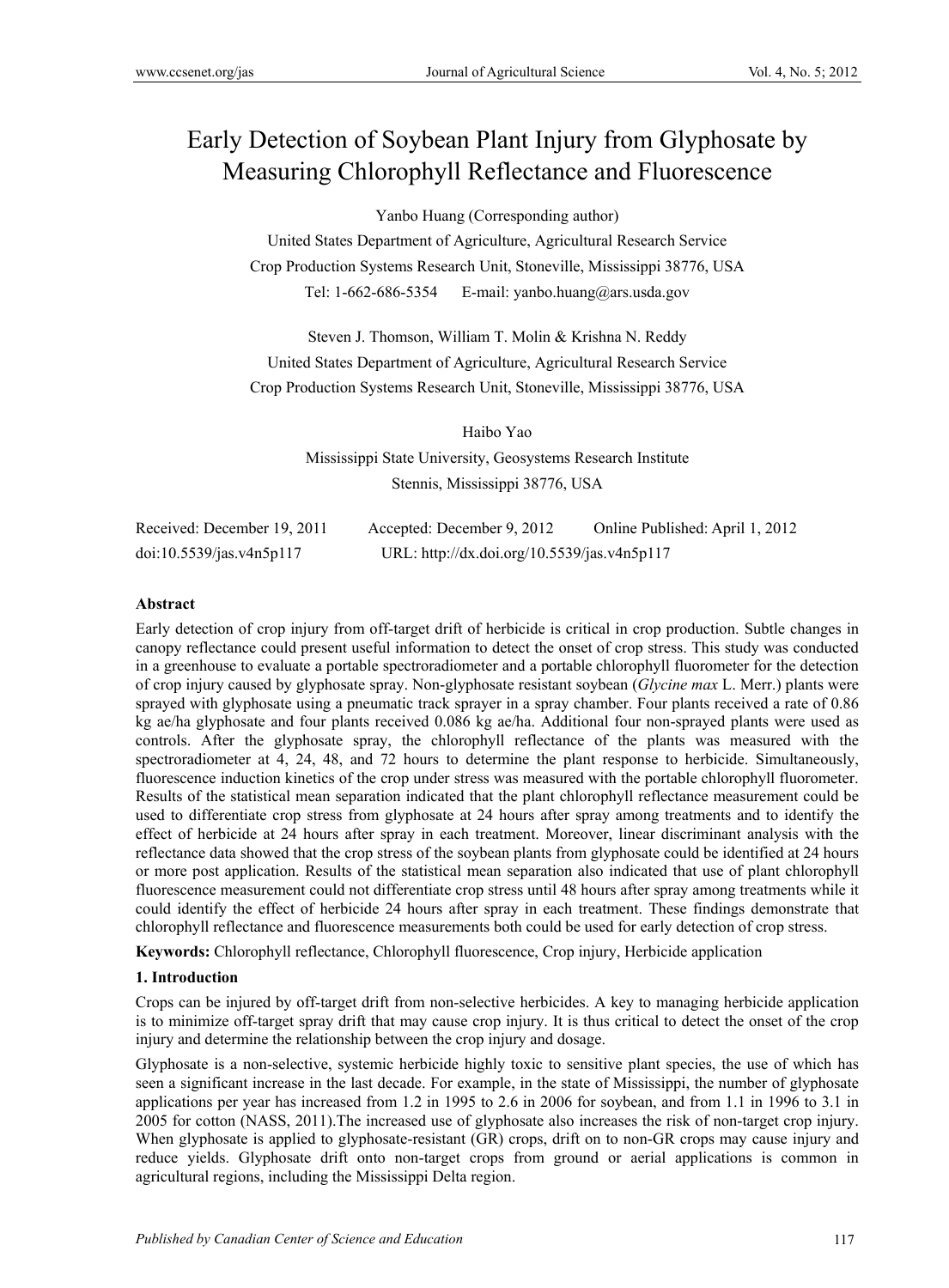For effective management of herbicide application, early detection of crop injury is important. Crop injury caused by off-target drift of glyphosate has been studied through a number of injury identification methods. Rowland (2000) used the stand height to identify the degree of glyphosate injury in corn. Remote sensing methods have been developed in an attempt to detect crop injury more effectively. The methods include multispectral imaging (Thelen et al., 2004; Huang et al., 2010) and spectral reflectance measurement (Henry et al., 2004). Moreover, it would be of interest to know if measurement of narrow-banded reflectance has the capability of revealing subtle changes in canopy reflectance, which could present more useful information in detecting the onset of stress from crop injury.

This study was conducted in a greenhouse to evaluate data from a portable spectroradiometer for the detection of crop injury caused by applied glyphosate by measuring crop chlorophyll reflectance. Chlorophyll fluorescence was measured on crop leaves along with reflectance measurement. The objectives of this study were, to determine the effectiveness of chlorophyll reflectance and fluorescence analysis for detecting the onset of crop injury caused by applied glyphosate, and to investigate the relationship between crop injury and chlorophyll reflectance and fluorescence.

#### **2. Materials and Methods**

#### *2.1 Experiment Facility and Equipment*

The experiment was conducted in a greenhouse. Non-glyphosate resistant soybean (cultivar SO80120LL) plants were raised in pots. A spray chamber was used to treat the plants with different doses of glyphosate (Ding et al 2011).

A portable spectroradiometer (LI-COR LI1800, LI-COR, Inc., Lincoln, Nebraska) was used to measure the chlorophyll reflectance of the soybean leaves. The spectral range of the spectroradiometer was from 400 nm to 1100 nm with the spectral resolution of 2 nm. A portable chlorophyll fluorometer (Handy Pea, Hansatech Instruments Ltd, Norflok, UK) was used to measure the chlorophyll fluorescence of the soybean leaves.

## *2.2 Experiment Configuration and Design*

Twelve pots of non-glyphosate-resistant soybeans were used. Four plants were for low dose treatment (0.086 kg ae/ha), and four were for high dose treatment (0.86 kg ae/ha). The remaining four plants were used as controls (no glyphosate treatment).

In the spray chamber a TeeJet 8002E nozzle (TeeJet Technologies, Wheaton, Illinois) was used to spray the high and low doses of glyphosate at spray rate of 187 L/ha. Pressure was set at 138 kPa, release height was 36 cm, and forward speed was 3.7 km/h. At the time of treatment, the soybeans were at three-trifoliolate leaf stage.

## *2.3 Chlorophyll Reflectance Data Processing*

Using the measured spectral reflectance of the plant leaves, narrow-band vegetation indices were calculated to enhance detection of plant vigor. The calculated indices include:

1. NDVI (Normalized Difference Vegetation Index) (Rouse et al., 1973):

$$
NDVI = \frac{NIR - RED}{NIR + RED}
$$

where NIR is the value of the reflectance in the Near Infrared band; RED is the value of the reflectance in the RED band.

2. RVI (Ratio Vegetation Index) (Jordan, 1969):

$$
RVI = \frac{NIR}{RED}
$$

3. SAVI (Soil Adjusted Vegetation Index) (Huete, 1988):

$$
SAVI = \frac{NIR - RED}{NIR + RED + L} \times (1 + L)
$$

L is a parameter that indicates the effect of the soil background behind the plant leaves; presented as 0.5 for this study.

4. DVI (Difference Vegetation Index) (Tucker, 1979):

$$
DVI = NIR - RED
$$

Bandwidth of RED and NIR was 4 nm located at 662 nm and 734 nm centers, respectively. These two wavelengths correspond to maximum chlorophyll absorption (662 nm) and the maximum chlorophyll reflectance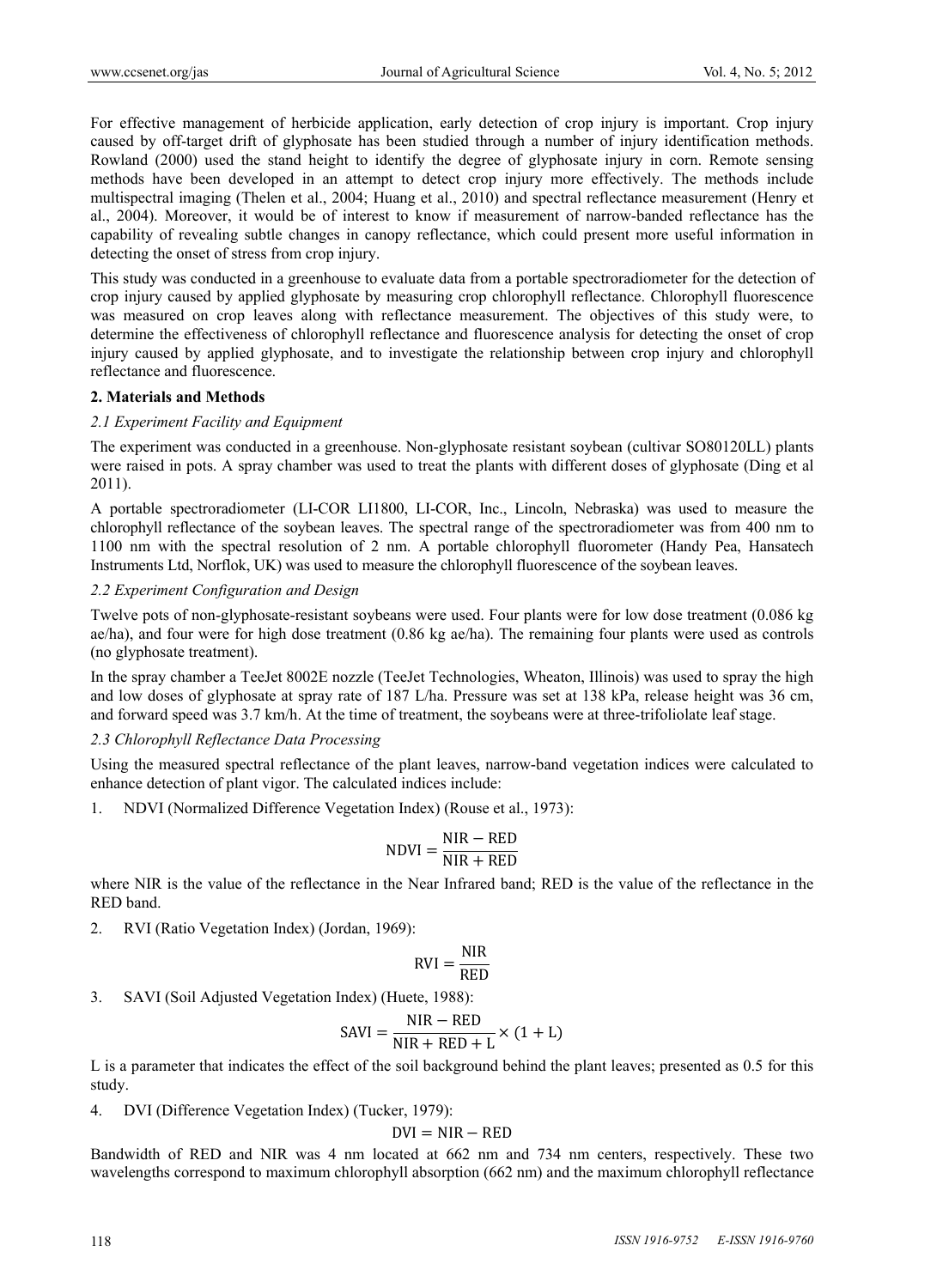(734 nm) on the long-wavelength shoulder of the chlorophyll red-edge, which was observed from the data (Figure 1).

*2.4 Chlorophyll Fluorescence Data Processing* 

The chlorophyll fluorometer generates a Kautsky fluorescence induction (Kautsky and Hirsch, 1931) curve. The kinetics of the induction curve appears universally in photosynthetic organisms including microalgae and cyanobacteria. A set of parameters can be extracted from the curve to induce a fast chlorophyll fluorescence response from a dark adapted leaf sample (Figure 2), including:

1) Fo (Fluorescence origin)

The starting value of the curve.

2) Fm (Fluorescence maximum)

The maximum fluorescence value obtained for a continuous light intensity.

3) Fv (variable fluorescence)

The variable component of the recording related to the maximum capacity for photochemical quenching:

 $Fv = Fm - Fo$ 

4) Fv/Fm

Fv/Fm is a highly effective and sensitive parameter which may be used as the indicator of plant stress.

5) Tfm

The parameter to indicate the time when the maximum fluorescence value (Fm) is reached.

6) Area

The area above the curve between Fo and Fm. It highlights changes in the shape of the induction kinetic between Fo and Fm.

7) PI (Performance index)

PI is essentially an indicator of sample vitality generated from the measurement of chlorophyll fluorescence.

*2.5 Statistical Analysis* 

Four narrow-band vegetation indices from chlorophyll reflectance data and 7 parameters from the chlorophyll fluorescence curves were analyzed using the SAS GLM procedure (SAS Institute Inc., Cary, NC) for mean separation of the indices among high, low and 0 (control) doses and among 4, 24, 48, and 72 hours after treatment (0.05 confidence probability). In addition, linear discriminant analysis for the treatments was implemented for each time period after treatment. A leave-one-out cross validation schema was used in the analysis. The discriminant analysis was based on the four vegetation indices calculated from reflectance data.

## **3. Results and Discussion**

Four narrow-band vegetation indices from chlorophyll reflectance data were analyzed. Tables 1 shows the results of the mean separation of the vegetation indices for 4, 24, 48 and 72 hours after treatment, respectively. The table indicates that 4 hours after treatment all vegetation indices were not significantly different from among high dose, low dose, and control. 24 hours after treatment the high-dose SAVI and DVI were significantly different from the control but not significantly different from the low-dose indices. However, the high-dose NDVI and RVI were significantly different from the low-dose indices but not controls. Seventy-two hours after treatment the high-dose NDVI, RVI, SAVI and DVI were all significantly different from the controls but not the low-dose indices. The 48 hours post-treatment results required further analysis because of anomalies present in the data. Table 2 shows the results of the mean separation of the vegetation indices from 4, 24, 48 to 72 hours after treatment for high-dose, low-dose and control treatment, respectively. The table indicates that for high-dose treatment NDVIs at 4 and 24 hours after treatment were significantly different from the ones at 48 and 48 hours after treatment. RVI at 4 hours was significantly different from the one at 24 hours which, in turn, was significantly differently from the ones at 48 and 72 hours. SAVI and DVI at 4 hours were not significantly different from that of 48 hours but significantly different from 24 and 72 hours. SAVI and DVI were not significantly different at all from 4 hours to 72 hours after low-dose treatment. NDVI at 4 hours were not significantly different from 24 hours but significantly different from 48 hours. RVI at 4 hours were significantly different from the ones at 24, 48 and 72 hours. All vegetation indices were not significantly different from 4 hours to 72 hours for control.

The results explain that the vegetation indices were able to differentiate between the high dose treatment and the control as early as 1 day after treatment. Also, temporally from 4 hours to 72 hours the indices could identify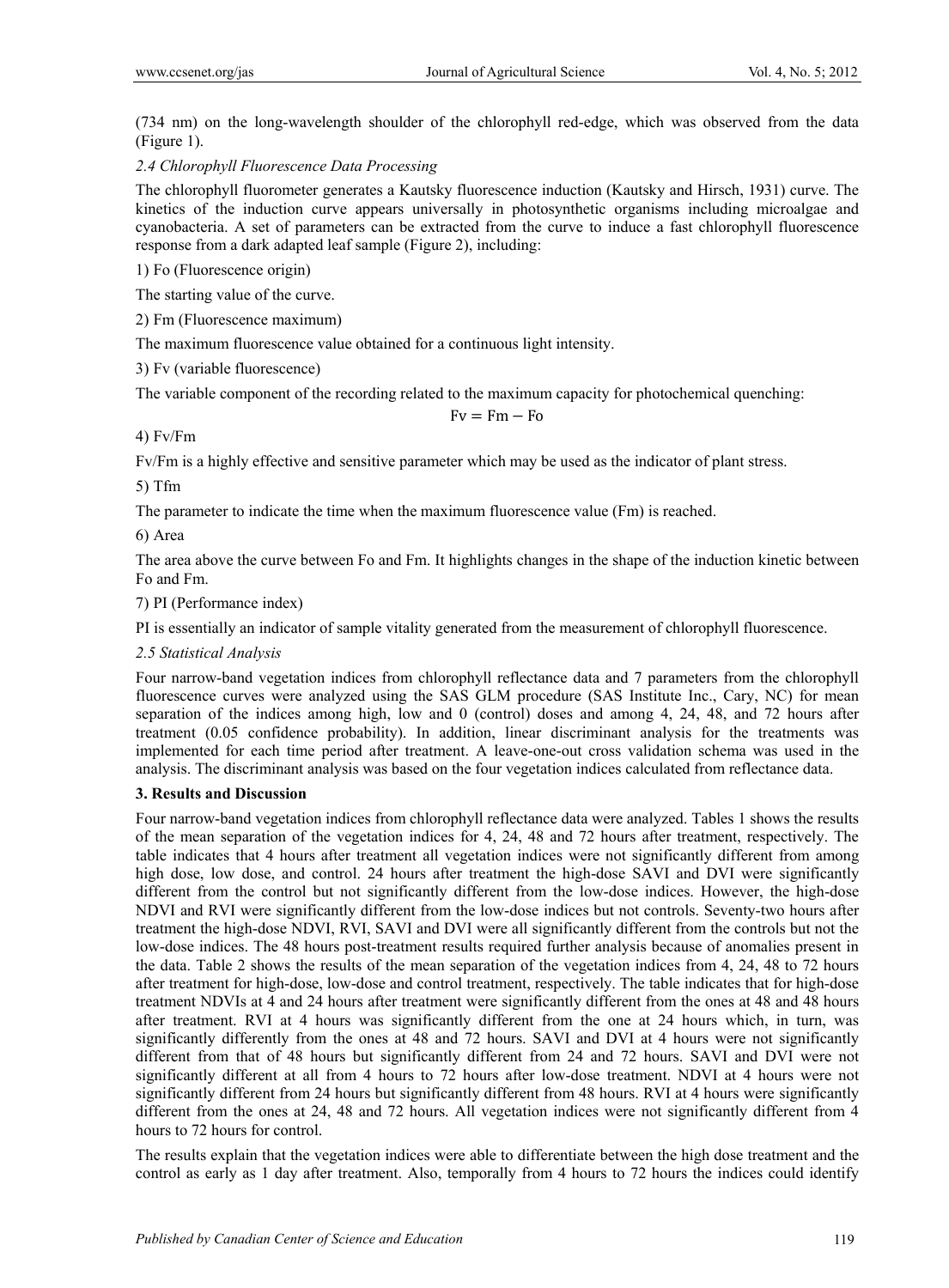high- and low-dose herbicide effect in 1 day after treatment. The indices were derived from measurement of plant chlorophyll reflectance, which was sensitive to the effect of glyphosate on plants.

Linear discriminant analysis shows results similar to the previous mean separation results (Table 3). It also indicates that results from 48 hours are inconsistent with other time period. Specifically, at 4 hour it is difficult to classify among the treatments and the controls. This is due to the herbicide damage over the plant is not severe enough for the reflectance measurement to pick up. At 24 hours and 72 hours, the control can be 100% classified. Accuracy for the low treatment is 75% and 50% for the two time period. For the high treatment, the accuracy is 50% and 100%, respectively. If the low and high treatments were pooled together as a single treatment group, the accuracy would be 100% for 24 hours and 87.5% for 72 hours. The 48 hours results have relatively low accuracy. For example, even with pooled operation, the accuracy for the treatment group is only 50%. This is possibly due to the anomalies in the data. Thus, from the above linear discriminant analysis, it demonstrated that herbicide damage to the soybean plants could be identified at 24 hours or more post application with reflectance data.

Seven parameters from the chlorophyll fluorescence curves were also analyzed. Table 4 shows the results of the mean separation of the fluorescence parameters for 4, 24, 48 and 72 hours after treatment, respectively. The table illustrates that in the same day of treatment and 1 day after treatment all parameters from the chlorophyll fluorescence curves were not significantly different among high-dose, low-does, and control. 48 hours after treatment the high-dose Fo, Fv/Fm, and PI were significantly different from the control and low-dose parameters. The high-dose Fv was significantly different from the control but not the low-dose parameter. Seventy-two hours after treatment the high-dose Fo, Fv, Fv/Fm, and area were significantly different from the controls and the low-dose parameters. The high-dose Fm and PI were significantly different from the control but similar to the low-dose one. Table 5 shows the results of the mean separation of the fluorescence parameters from 4, 24, 48 to 72 hours after treatment for high-dose, low-dose, and control treatment, respectively. The table indicates that for high-dose treatment PI and area at 4 hours were significantly differently from 24, 48, and 72 hours after treatment. Fo, Fm, Fv and Fv/Fm at 4 hours were significantly differently from 48 and 72 hours but similar at 24 hours, while Tfm did not show significant difference among hours after treatment. For low-dose treatment PI and area at 4 hours were still significantly different from 24, 48, and 72 hours after treatment, and Fv/Fm at 4 hours was significantly different from 24 and 72 hours but not 48 hours. Fo, Fm, Fv, and Tfm had no significant difference among hours after treatment. For control Fo, Fm, Fv, area and PI had no significant difference among hours after treatment, while Fv/Fm and Tfm at 4 hours were significantly different from 24 and 72 hours but not 48 hours.

These results explain that the chlorophyll fluorescence parameters were able to differentiate between the high dose treatment and the low dose in 48 hours after treatment. Temporally from 4 hours (0 day) to 72 hours (3 days) the parameters could identify high- and low-dose herbicide effect in 1 day after treatment. The indices were derived from measurement of plant chlorophyll reflectance, which is sensitive to glyphosate sprayed on plants. The parameters were extracted from the chlorophyll fluorescence curves, which showed a comparable sensitivity to the effect of glyphosate dose sprayed on plants than chlorophyll reflectance.

#### **4. Conclusions**

This study was conducted in a greenhouse to measure the chlorophyll reflectance and fluorescence of soybean plant leaves using a portable spectroradiometer and a portable chlorophyll fluorometer, respectively. The measured data were processed and analyzed for the detection of crop injury caused by applied glyphosate. The results of the statistical mean separation indicated that the vegetation indices SAVI and DVI derived from plant chlorophyll reflectance were able to differentiate among the high dose treatment and the control, 24 hours after treatment, at which time visual inspection could not distinguish between glyphosate injured and non-treated plants. The results further indicated that RVI could help identify high- and low-dose herbicide effect within 1 day after treatment. Moreover, linear discriminant analysis with reflectance data showed that herbicide damage to the soybean plants could be identified at 24 hours or more post application. The results of the statistical mean separation also indicated that the Kautsky fluorescence induction parameters, especially Fo and Fv/Fm, were able to differentiate between the high dose treatment and low dose treatment and between high dose treatment and the control, 48 hours after treatment. Furthermore, the results indicated that PI and area could identify highand low-dose herbicide effect in 1 day after treatment. This study concludes that plant chlorophyll reflectance has a comparable sensitivity to glyphosate doses compared with chlorophyll fluorescence. The results of this study provides the method and information for coming studies investigate chlorophyll reflectance and chlorophyll fluorescence responses to glyphosate in greenhouse and fields for soybean or other crop, such as corn and cotton, to see if responses are crop-specific.

#### **Acknowledgements**

Thanks to Mr. Efren Ford and Mr. Richard Horton for technical assistance in raising plants and herbicide applications. Special thanks to Mr. Jason Weick for assistance with plant reflectance data acquisition.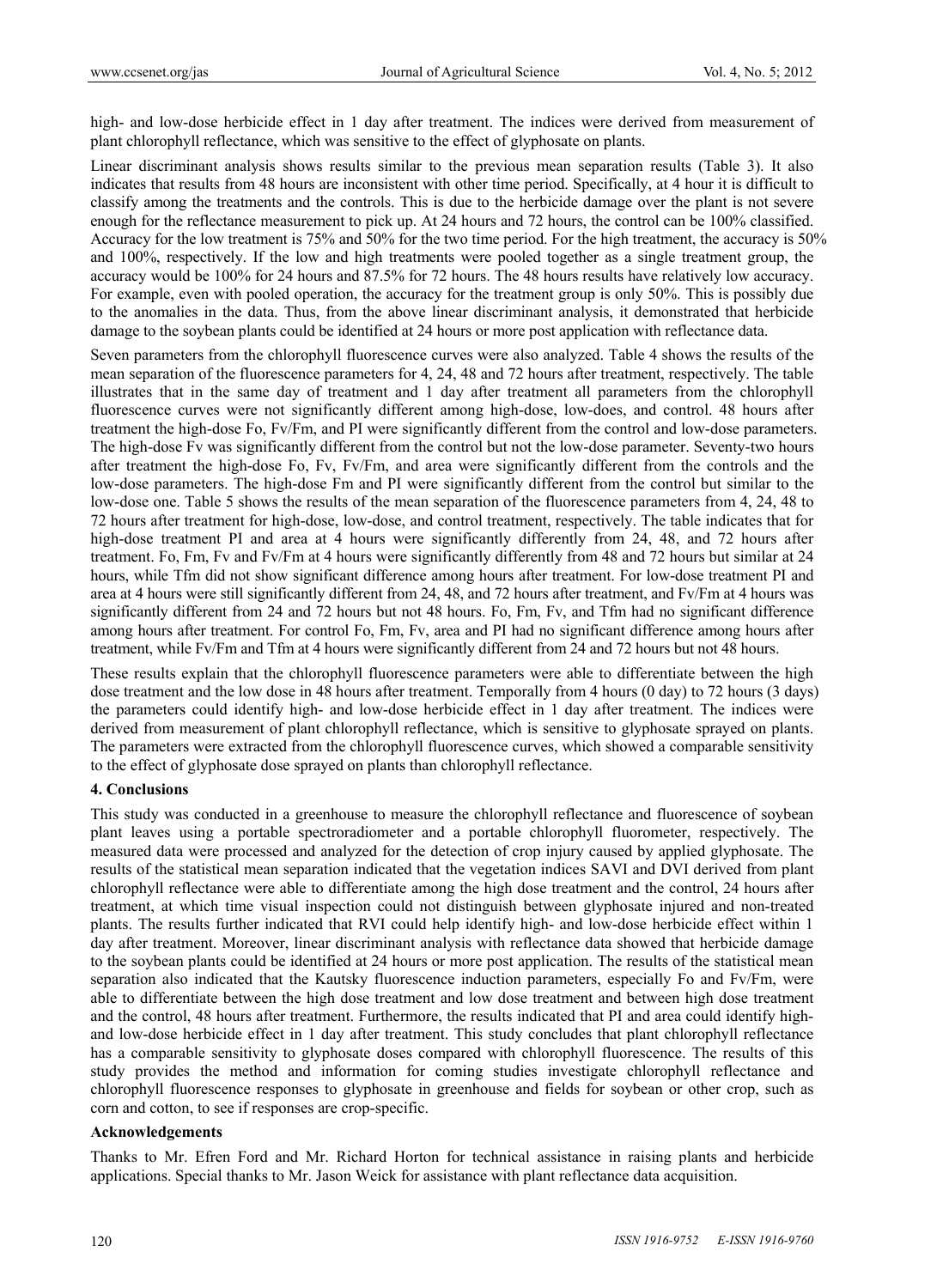## **Disclaimer**

Mention of a trade name, proprietary product, or specific equipment does not constitute a guarantee or warranty by the U.S. Department of Agriculture and does not imply approval of the product to the exclusion of others that may be available.

## **References**

Ding, W., Reddy, K. N., Zablotowicz, R. M., Bellaloui, N., & Bruns, H. A. (2011). Physiological responses of glyphosate-resistant and glyphosate-sensitive soybean to aminomethylphosphonic acid, a metabolite of glyphosate. *Chemosphere, 83*, 593-598. http://dx.doi.org/10.1016/j.chemosphere.2010.12.008

Henry, W. B., Shaw, D. R., Reddy, K. R., Bruce, L. M., & Tamhankar, H. D. (2004). Remote sensing to detect herbicide drift on crops. *Weed Technol., 18*, 358–368. http://dx.doi.org/10.1614/WT-03-098

Huete, A. R. (1988). A soil-adjusted vegetation index (SAVI). *Remote Sens. Environ., 25*, 295–309. http://dx.doi.org/10.1016/0034-4257(88)90106-X

Huang, Y., Thomson, S. J., Ortiz, B. V., Reddy, K. N., Ding, W., Zablotowicz, R. W., & Bright, J. R. (2010). Airborne remote sensing assessment of the damage to cotton caused by spray drift from aerially applied glyphosate through spray deposition measurements. *Biosyst. Eng., 107*, 212-220. http://dx.doi.org/10.1016/j.biosystemseng.2010.08.003

Jordan, C.F. (1969). Derivation of leaf area index from quality of light on the forest floor. *Ecology*, *50*, 663–666. http://dx.doi.org/10.2307/1936256

Kautsky, H., & Hirsch, A. (1931). Neue versuche zur kohlensäureassimilation. *Naturwissenschaften, 19*, 964-964. http://dx.doi.org/10.1007/BF01516164

NASS (National Agricultural Statistics Service). (2011). Agricultural Chemical Use Database. Available at. Accessed 4 May 2011.

Rouse, J. W., Haas, R. H., Schell, J. A., & Deering, D. W. (1973). Monitoring vegetation systems in the great plains with ERTS. In: *Third ERTS Symposium NASA SP-351,* NASA, Washington, DC, *1*, 309–317.

Rowland, C. D. (2000). Crop tolerance to non-target and labeled herbicide applications. MS thesis. Mississippi State, Mississippi: Mississippi State University, Department of Plant and Soil Sciences.

Thelen, K. D., Kravchenko, A. N., & Lee, C. (2004). Use of optical remote sensing for detecting herbicide injury in soybean. *Weed Technol., 18*, 292-297. http://dx.doi.org/10.1614/WT-03-049R2

Tucker, C. J. (1979). Red and photographic infrared linear combinations for monitoring vegetation. *Remote Sens. Environ., 8*, 127–150. http://dx.doi.org/10.1016/0034-4257(79)90013-0

Table 1. Mean separation of the vegetation indices 4 hours, 24 hours, 48 hours and 72 hours after treatment, respectively\*

| 4 Hours after Treatment                |                         |                       |                       |                       |  |  |  |  |
|----------------------------------------|-------------------------|-----------------------|-----------------------|-----------------------|--|--|--|--|
| Dose                                   | <b>NDVI</b>             | <b>RVI</b>            | SAVI                  | DVI                   |  |  |  |  |
| High $(0.86 \text{ kg} \text{ ac/ha})$ | $0.8001^{\overline{a}}$ | $9.0594$ <sup>a</sup> | $0.6263$ <sup>a</sup> | 0.4528 <sup>a</sup>   |  |  |  |  |
| Low $(0.086 \text{ kg} \text{ ac/ha})$ | $0.8210^{a}$            | $10.2070^{\text{ a}}$ | 0.6232 <sup>a</sup>   | $0.4252$ <sup>a</sup> |  |  |  |  |
| Control                                | $0.8007^{\overline{a}}$ | $9.0537^{a}$          | 0.5922 <sup>a</sup>   | $0.3942$ <sup>a</sup> |  |  |  |  |
| 24 Hours after Treatment               |                         |                       |                       |                       |  |  |  |  |
| Dose                                   | <b>NDVI</b>             | <b>RVI</b>            | SAVI                  | DVI                   |  |  |  |  |
| High $(0.86 \text{ kg} \text{ ac/ha})$ | $0.78201^{b}$           | $8.1903^{b}$          | $0.5283^{b}$          | $0.3260^{b}$          |  |  |  |  |
| Low $(0.086 \text{ kg} \text{ ac/ha})$ | $0.8068$ <sup>a</sup>   | $9.3939^{a}$          | $0.6105^{ba}$         | $0.4122^{ba}$         |  |  |  |  |
| Control                                | $0.7981^{ba}$           | ba<br>8.9131          | $0.6698$ <sup>a</sup> | $0.5154^{a}$          |  |  |  |  |
| 48 Hours after Treatment               |                         |                       |                       |                       |  |  |  |  |
| Dose                                   | <b>NDVI</b>             | <b>RVI</b>            | SAVI                  | <b>DVI</b>            |  |  |  |  |
| High $(0.86 \text{ kg} \text{ae/ha})$  | $0.7585^{a}$            | $7.3075$ <sup>a</sup> | $0.4441$ <sup>a</sup> | $0.2446$ <sup>a</sup> |  |  |  |  |
| Low $(0.086 \text{ kg}$ ae/ha)         | $0.7963$ <sup>a</sup>   | $8.8592^{a}$          | $0.5668$ <sup>a</sup> | $0.3694$ <sup>a</sup> |  |  |  |  |
| Control                                | 0.7808 <sup>a</sup>     | $8.2491$ <sup>a</sup> | a<br>0.5141           | $0.3144$ <sup>a</sup> |  |  |  |  |
| 72 Hours after Treatment               |                         |                       |                       |                       |  |  |  |  |
| Dose                                   | <b>NDVI</b>             | RVI                   | <b>SAVI</b>           | DVI                   |  |  |  |  |
| High $(0.86 \text{ kg} \text{ ac/ha})$ | $0.7402^{b}$            | $6.7761^{b}$          | $0.5216^{b}$          | $0.3310^{b}$          |  |  |  |  |
| Low $(0.086 \text{ kg} \text{ ac/ha})$ | $0.7783^{ba}$           | $8.0495^{ba}$         | $0.5833^{ba}$         | $0.3962^{ba}$         |  |  |  |  |
| Control                                | $0.7932$ <sup>a</sup>   | 8.7208 <sup>a</sup>   | $0.6584$ <sup>a</sup> | $0.4938$ <sup>a</sup> |  |  |  |  |

\*mean is not significantly different with the same letter at 0.05 level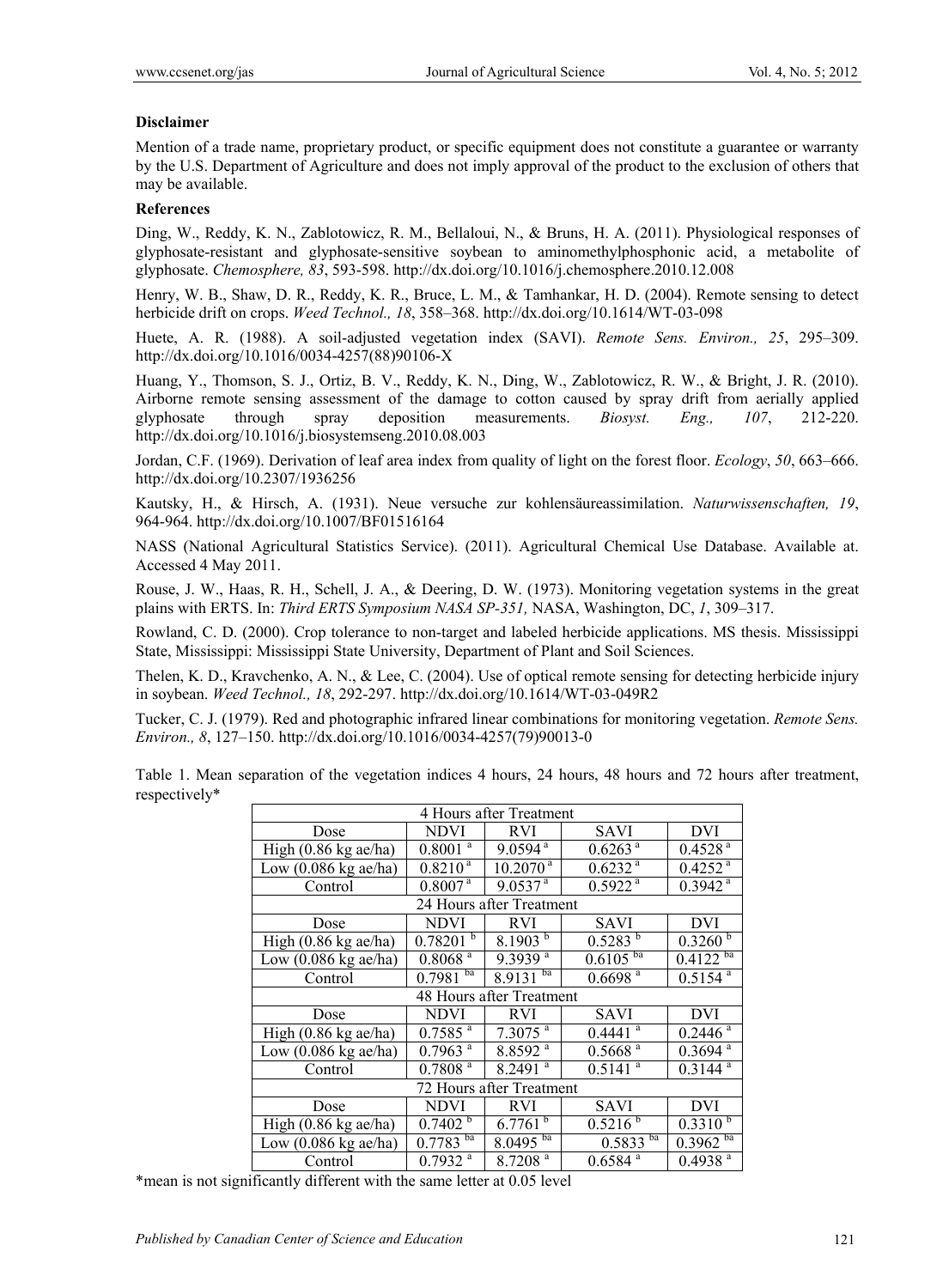| High-Dose Treatment (0.86 kg ae/ha) |                                     |                       |                        |                         |  |  |  |  |  |
|-------------------------------------|-------------------------------------|-----------------------|------------------------|-------------------------|--|--|--|--|--|
| Hours after Treatment               | <b>NDVI</b>                         | <b>RVI</b>            | <b>SAVI</b>            | DVI                     |  |  |  |  |  |
| 4                                   | $0.8001$ <sup>a</sup>               | $9.0594$ <sup>a</sup> | $0.6263$ <sup>a</sup>  | $0.4528$ <sup>a</sup>   |  |  |  |  |  |
| 24                                  | $0.7821$ <sup>a</sup>               | 8.1903 $^{\rm b}$     | $0.5283$ <sup>ab</sup> | $0.3260$ <sup>ab</sup>  |  |  |  |  |  |
| 48                                  | $0.7585^{b}$                        | $7.3075$ $\degree$    | $0.4441^{b}$           | 0.2446 <sup>b</sup>     |  |  |  |  |  |
| 72                                  | 0.7402 h                            | $6.7761$ c            | $0.5216$ <sup>ab</sup> | $0.33102$ <sup>ab</sup> |  |  |  |  |  |
|                                     | Low-Dose Treatment (0.086 kg ae/ha) |                       |                        |                         |  |  |  |  |  |
| Hours after Treatment               | <b>NDVI</b>                         | <b>RVI</b>            | <b>SAVI</b>            | DVI                     |  |  |  |  |  |
| 4                                   | $0.8210^{a}$                        | $10.2070^a$           | $0.6232$ <sup>a</sup>  | $0.4252$ <sup>a</sup>   |  |  |  |  |  |
| 24                                  | $0.8068$ <sup>ab</sup>              | $9.3939^{b}$          | $0.6105$ <sup>a</sup>  | $0.4122$ <sup>a</sup>   |  |  |  |  |  |
| 48                                  | 0.7963                              | $8.8592^{b}$          | $0.5668$ <sup>a</sup>  | $0.5141$ <sup>a</sup>   |  |  |  |  |  |
| 72                                  | $0.7783$ $\degree$                  | $8.0495^{\circ}$      | 0.5833 <sup>a</sup>    | $0.3962$ <sup>a</sup>   |  |  |  |  |  |
|                                     | Control                             |                       |                        |                         |  |  |  |  |  |
| Hours after Treatment               | <b>NDVI</b>                         | <b>RVI</b>            | <b>SAVI</b>            | <b>DVI</b>              |  |  |  |  |  |
| 4                                   | $0.8007$ <sup>a</sup>               | $9.0537$ <sup>a</sup> | $0.5922$ <sup>ab</sup> | $0.3942$ <sup>a</sup>   |  |  |  |  |  |
| 24                                  | a<br>0.7981                         | $8.9131$ <sup>a</sup> | $0.6698$ <sup>a</sup>  | $0.5154$ <sup>ab</sup>  |  |  |  |  |  |
| 48                                  | $0.7932$ <sup>a</sup>               | 8.7208 <sup>a</sup>   | $0.5141^{b}$           | $0.3144^{b}$            |  |  |  |  |  |
| 72                                  | 0.7808 <sup>a</sup>                 | $8.2491$ <sup>a</sup> | $0.6584$ <sup>a</sup>  | $0.4938$ <sup>a</sup>   |  |  |  |  |  |

Table 2. Mean separation of the vegetation indices from 4 to 24, 48, and 72 hours for high-dose, low-dose, and no glyphosate control treatment, respectively\*

\*mean is not significantly different with the same letter at 0.05 level

Table 3. Summary of discriminant analysis with cross-validation using linear discriminant function

| Number of Observations Classified into Treatment (4 hours)  |                          |                |                |          |  |  |  |  |
|-------------------------------------------------------------|--------------------------|----------------|----------------|----------|--|--|--|--|
| From<br>Treatment                                           | Control                  | Low            | High           | Accuracy |  |  |  |  |
| High (0.86 kg ae/ha)                                        | 3                        | 1              | 0              | $0\%$    |  |  |  |  |
| Low (0.086 kg ae/ha)                                        |                          | 2              | 1              | 50%      |  |  |  |  |
| Control                                                     |                          | 1              | $\mathfrak{D}$ | 25%      |  |  |  |  |
| Number of Observations Classified into Treatment (24 hours) |                          |                |                |          |  |  |  |  |
| From<br>Treatment                                           | Control                  | Low            | High           | Accuracy |  |  |  |  |
| High $(0.86 \text{ kg}$ ae/ha)                              | 0                        | 2              | $\overline{2}$ | 50%      |  |  |  |  |
| Low $(0.086 \text{ kg} \text{ ac/ha})$                      | $\theta$                 | 3              | $\mathbf{1}$   | 75%      |  |  |  |  |
| Control                                                     | $\overline{\mathcal{A}}$ | 0              | $\theta$       | 100%     |  |  |  |  |
| Number of Observations Classified into Treatment (48 hours) |                          |                |                |          |  |  |  |  |
| From<br>Treatment                                           | Control                  | Low            | High           | Accuracy |  |  |  |  |
| High $(0.86 \text{ kg}$ ae/ha)                              | 3                        | $\theta$       | 1              | 25%      |  |  |  |  |
| Low $(0.086 \text{ kg} \text{ ac/ha})$                      |                          | $\overline{2}$ | 1              | 50%      |  |  |  |  |
| Control                                                     |                          | 1              | $\mathfrak{D}$ | 25%      |  |  |  |  |
| Number of Observations Classified into Treatment (72 hours) |                          |                |                |          |  |  |  |  |
| From<br>Treatment                                           | Control                  | Low            | High           | Accuracy |  |  |  |  |
| High $(0.86 \text{ kg}$ ae/ha)                              | 0                        | 0              | 4              | 100%     |  |  |  |  |
|                                                             |                          |                |                |          |  |  |  |  |
| Low $(0.086 \text{ kg} \text{ ac/ha})$                      | 1                        | 2              | 1              | 50%      |  |  |  |  |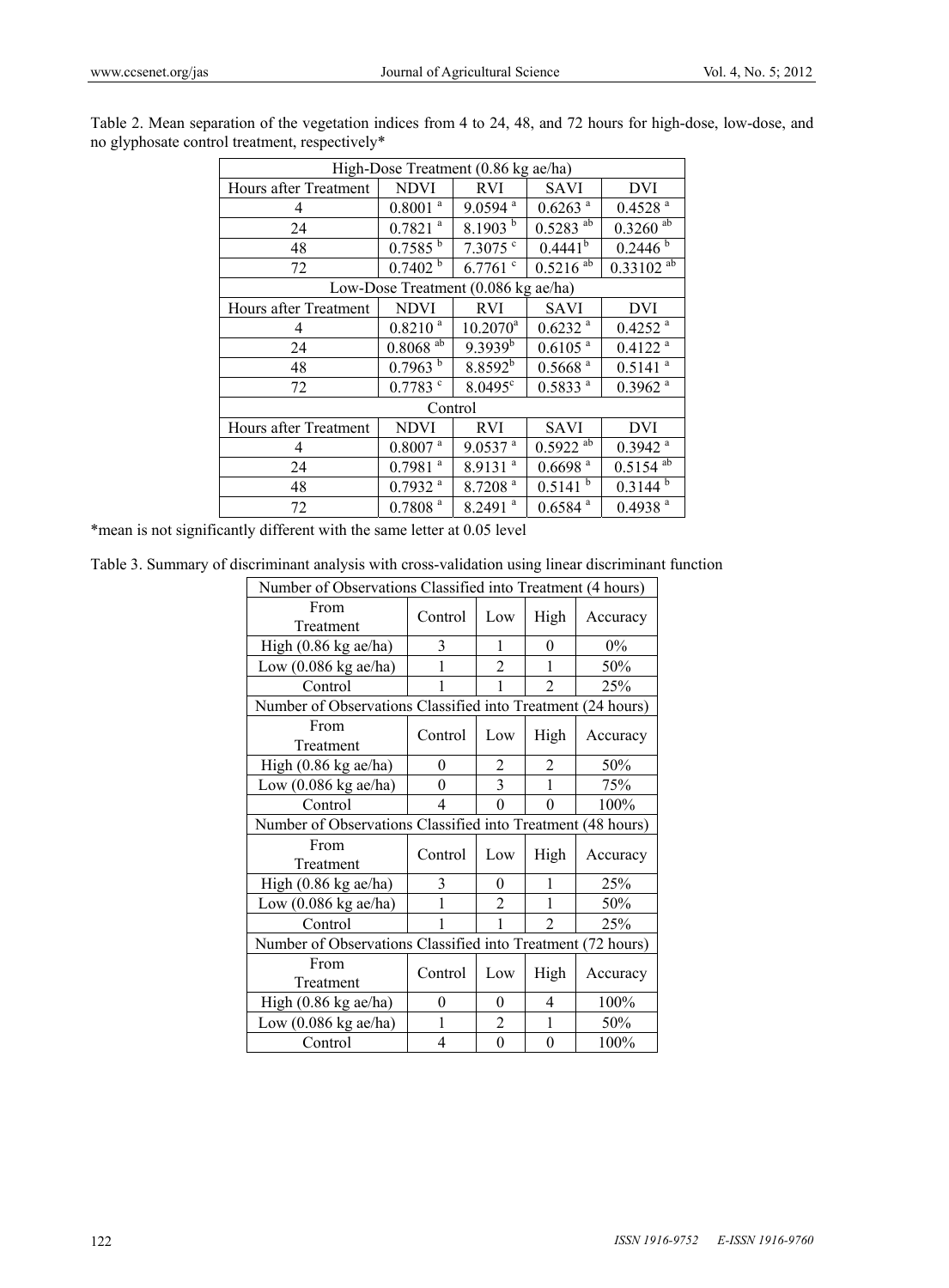| 4 Hours after Treatment                |                          |                       |                          |                                              |                       |                       |                      |                      |                      |                        |
|----------------------------------------|--------------------------|-----------------------|--------------------------|----------------------------------------------|-----------------------|-----------------------|----------------------|----------------------|----------------------|------------------------|
| Dose                                   | Fo                       | Fm                    | Fv                       |                                              |                       | Fv/Fm                 |                      | Tfm                  | Area                 | PI                     |
| High $(0.86 \text{ kg} \text{ ac/ha})$ | $515.25$ <sup>a</sup>    | 2875.5 <sup>a</sup>   |                          | 2360.3 <sup>a</sup>                          |                       | 0.8218 <sup>a</sup>   |                      | 282.5 <sup>a</sup>   | 51942 <sup>a</sup>   | $1.3113$ <sup>a</sup>  |
| Low $(0.086 \text{ kg} \text{ ac/ha})$ | 510.50 <sup>a</sup>      | a<br>2911.8           |                          | 2401.3 <sup>a</sup>                          |                       | $0.8270$ <sup>a</sup> |                      | 330.0 <sup>a</sup>   | 65874 <sup>a</sup>   | $1.6178$ <sup>a</sup>  |
| Control                                | $504.25$ <sup>a</sup>    | $3051.3$ <sup>a</sup> |                          | 2547.0 <sup>a</sup>                          |                       | $0.8350$ <sup>a</sup> |                      | 300.0 <sup>a</sup>   | 58499 <sup>a</sup>   | $0.8078$ $^{\rm a}$    |
|                                        |                          |                       |                          | 24 Hours after Treatment                     |                       |                       |                      |                      |                      |                        |
| Dose                                   | Fo                       | Fm                    |                          | Fv                                           |                       | Fv/Fm                 |                      | Tfm                  | Area                 | PI                     |
| High $(0.86 \text{ kg} \text{ ac/ha})$ | 703.8 <sup>a</sup>       | $2284.0$ <sup>a</sup> |                          | 1580.3 <sup>a</sup>                          | $0.6678$ $^{\rm a}$   |                       |                      | 285.0 <sup>a</sup>   | 24592 <sup>a</sup>   | $0.1323$ <sup>a</sup>  |
| Low $(0.086 \text{ kg} \text{ ac/ha})$ | 678.3 <sup>a</sup>       | 2919.0 <sup>a</sup>   |                          | 2240.8 <sup>a</sup>                          | $0.7685$ <sup>a</sup> |                       | 245.0 <sup>a</sup>   |                      | 40612 $a$            | 0.2718 <sup>a</sup>    |
| Control                                | $607.5$ <sup>a</sup>     | $2741.5$ <sup>a</sup> |                          | 2134.0 <sup>a</sup><br>$0.7793$ <sup>a</sup> |                       |                       | $207.5$ <sup>a</sup> |                      | 36364 <sup>a</sup>   | $0.5945$ <sup>a</sup>  |
|                                        | 48 Hours after Treatment |                       |                          |                                              |                       |                       |                      |                      |                      |                        |
| Dose                                   | Fo                       | Fm                    | Fv                       |                                              |                       | Fv/Fm                 |                      | Tfm                  | Area                 | PI                     |
| High $(0.86 \text{ kg} \text{ ac/ha})$ | 879.0 <sup>a</sup>       | $2044.0$ <sup>a</sup> | $1165.0^{b}$             |                                              |                       | $0.5015^{b}$          |                      | 697.5 <sup>a</sup>   | $27236$ <sup>a</sup> | $0.1813^{b}$           |
| Low $(0.086 \text{ kg} \text{ ac/ha})$ | 504.0 $^{\rm b}$         | $2530.8$ <sup>a</sup> | $2026.8^{b\overline{a}}$ |                                              |                       | 0.8018 <sup>a</sup>   |                      | 270.0 <sup>a</sup>   | 41122 <sup>a</sup>   | $1.1570^a$             |
| Control                                | 570.3 $^{\rm b}$         | 2942.3 <sup>a</sup>   | 2372.0 <sup>a</sup>      |                                              |                       | $0.8025$ <sup>a</sup> |                      | $267.5$ <sup>a</sup> | 49100 <sup>a</sup>   | $1.0725^a$             |
| 72 Hours after Treatment               |                          |                       |                          |                                              |                       |                       |                      |                      |                      |                        |
| Dose                                   | Fo                       | Fm                    |                          | Fv                                           |                       |                       | Fv/Fm                | Tfm                  | Area                 | PI                     |
| High $(0.86 \text{ kg} \text{ ac/ha})$ | 1016.8 <sup>a</sup>      | $1872.3^{b}$          |                          | $855.5^{b}$                                  |                       | $0.3633^{b}$          |                      | 118.8 <sup>a</sup>   | $11353^{b}$          | 0.0398 <sup>b</sup>    |
| Low $(0.086 \text{ kg} \text{ ac/ha})$ | $603.5^{b}$              | $2595.3^{ba}$         |                          | 1991.8 <sup>a</sup>                          |                       | $0.7680$ <sup>a</sup> |                      | $242.5$ <sup>a</sup> | 32755 <sup>a</sup>   | $0.3195$ <sup>ab</sup> |
| Control                                | 649.3 <sup>b</sup>       | $2801.5$ <sup>a</sup> |                          | $2152.3$ <sup>a</sup>                        |                       | $0.7643^a$            |                      | $207.5$ <sup>a</sup> | 35658 <sup>a</sup>   | $0.6363^{a}$           |

Table 4. Mean separation of the fluorescence parameters for 4 hours, 24 hours, 48 hours and 72 hours after treatment, respectively\*

\*mean is not significantly different with the same letter at 0.05 level

Table 5. Mean separation of the fluorescence parameters from 4 to 24, 48, and 72 hours for high-dose, low-dose, and no glyphosate control treatment, respectively\*

| High-Dose Treatment (0.86 kg ae/ha)           |                         |                          |                     |                      |               |                    |                     |  |  |
|-----------------------------------------------|-------------------------|--------------------------|---------------------|----------------------|---------------|--------------------|---------------------|--|--|
| Hours after Treatment                         | Fo                      | Fm                       | Fv                  | Fv/Fm                | Tfm           | Area               | PI.                 |  |  |
| 4                                             | $515.3^{\circ}$         | $2875.5^a$               | $2360.3^a$          | $0.8218^{a}$         | $282.5^{ab}$  | 51942 <sup>a</sup> | $0.8078^{a}$        |  |  |
| 24                                            | $703.8^{c\overline{b}}$ | $2284.0^{a\overline{b}}$ | $1580.3^{ab}$       | $0.6678^{ab}$        | $285.0^{ab}$  | $24592^{b}$        | $0.1323^{b}$        |  |  |
| 48                                            | $879.0^{ba}$            | $2044.0^{b}$             | $1165.0^{b}$        | $0.5015^{bc}$        | $697.5^a$     | $27236^{b}$        | $0.1813^{b}$        |  |  |
| 72                                            | $1016.8^{a}$            | $1872.3^{b}$             | $855.5^{b}$         | $0.3633^c$           | $118.8^{b}$   | $11353^{b}$        | $0.0398^{b}$        |  |  |
| Low-Dose Treatment $(0.086 \text{ kg}$ ae/ha) |                         |                          |                     |                      |               |                    |                     |  |  |
| Hours after Treatment                         | Fo                      | Fm                       | Fv                  | Fv/Fm                | Tfm           | Area               | PI.                 |  |  |
| 4                                             | $510.5^a$               | 2911.8 <sup>a</sup>      | $2401.3^a$          | $0.82700^a$          | $330.00^a$    | 65874 <sup>a</sup> | $1.6178^{a}$        |  |  |
| 24                                            | $678.3^{a}$             | $2919.0^a$               | $2240.8^a$          | $0.7685^b$           | $245.00^a$    | $40612^{b}$        | $0.2718^{b}$        |  |  |
| 48                                            | $504.0^a$               | $2530.8^{a}$             | $2026.8^a$          | $0.80175^{ab}$       | $270.00^a$    | $41122^b$          | $1.1570^a$          |  |  |
| 72                                            | $603.5^{\circ}$         | $2595.3^{a}$             | 1991.8 <sup>a</sup> | 0.76800 <sup>b</sup> | $242.50^a$    | $32755^{b}$        | $0.3195^b$          |  |  |
| Control                                       |                         |                          |                     |                      |               |                    |                     |  |  |
| Hours after Treatment                         | Fo                      | Fm                       | Fv                  | Fv/Fm                | Tfm           | Area               | PI.                 |  |  |
| 4                                             | $504.3^{\circ}$         | $3051.3^a$               | $2547.0^a$          | $0.83500^a$          | $300.00^a$    | 58499 <sup>a</sup> | $1.3113^{a}$        |  |  |
| 24                                            | $607.5^{\circ}$         | $2741.5^a$               | $2134.0^a$          | $0.77925^b$          | $207.50^{b}$  | $36364^a$          | $0.6363^a$          |  |  |
| 48                                            | $570.3^a$               | $2942.3^a$               | $2372.0^a$          | $0.80250^{ba}$       | $267.50^{ab}$ | $49100^a$          | $1.0725^a$          |  |  |
| 72                                            | $649.3^a$               | $2801.5^a$               | $2152.3^{a}$        | $0.76425^b$          | $207.50^{b}$  | 35658 <sup>a</sup> | $0.5945^{\text{a}}$ |  |  |

\*mean is not significantly different with the same letter at 0.05 level